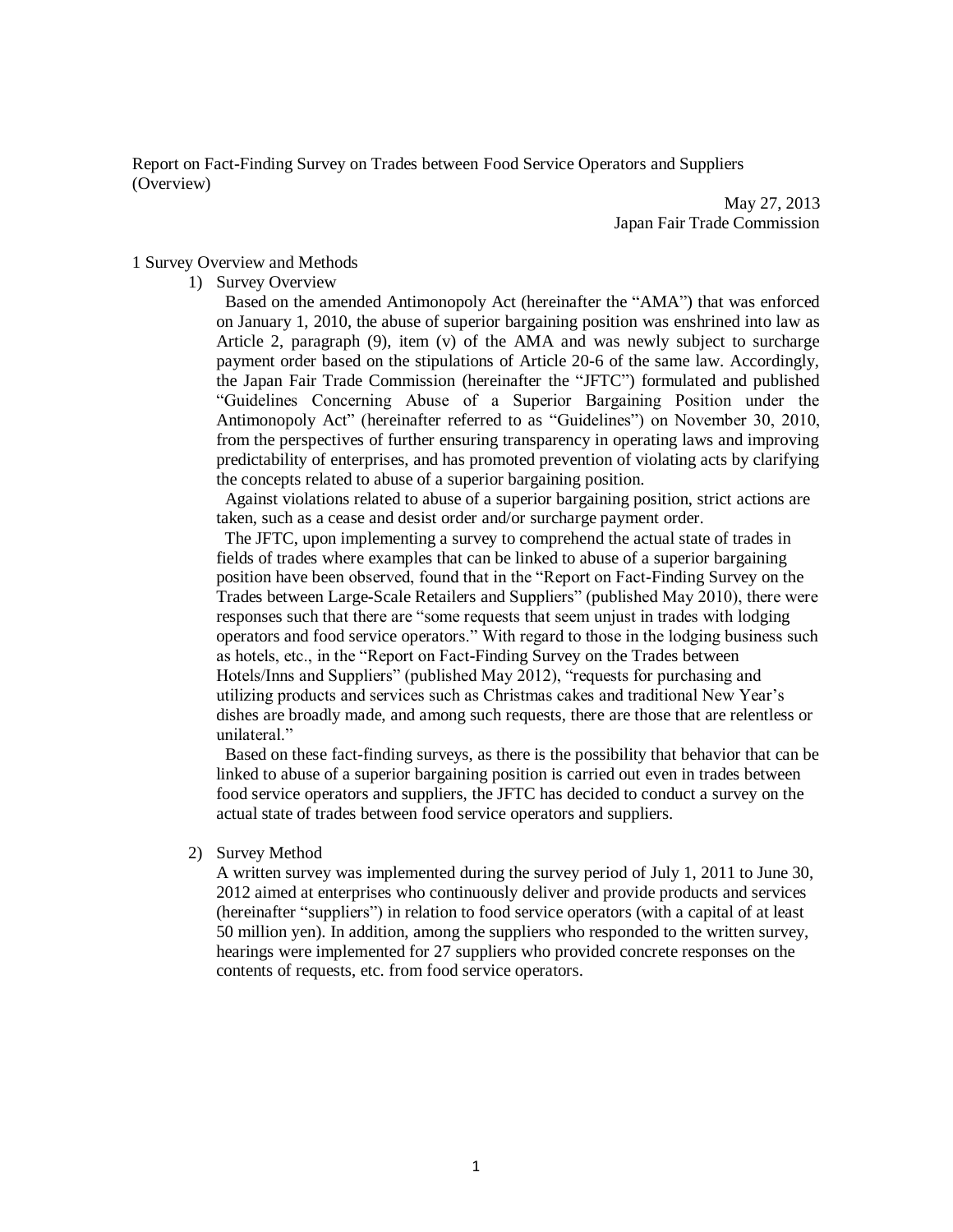| Number of suppliers to<br>whom the survey was sent<br>А | Number of respondents (B)<br>(B/A) | Number of suppliers subject<br>to the survey $(C)$<br>(C/A) |
|---------------------------------------------------------|------------------------------------|-------------------------------------------------------------|
| 5,586 suppliers                                         | $2,045$ suppliers<br>$(36.6\%)$    | 1,141 suppliers<br>$(20.4\%)$                               |

Note 1: Among the 2,045 suppliers from whom responses were received, those that directly deliver products, etc. to food service operators were considered as being subject to survey, excluding those who have closed down their business and those who deliver products to food service operators through a wholesale distributor. Note 2: With regard to the 1,141 suppliers subject to survey, when looking at their capital, 80.7% make up those with a capital of 100 million yen or less; when looking at the number of employees, 74.2% make up those with 100 or fewer employees.

3) Survey Contents

 $\overline{a}$ 

Focus was placed on trades<sup>1</sup> with food service operators ranked in the top five in terms of annual volume of business (all food service operators in cases where there are less than five with whom trades are conducted), and by concentrating on each of the actions<sup>2</sup> that are given in the Guidelines as examples of types of actions that constitute abuse of a superior bargaining position, the state of requests, etc. from food service operators with whom trades are conducted was surveyed.

## 4) Food Service Operators in This Survey

In this survey, the following enterprises were considered as being food service operators.

- 1. Enterprises who provide food, etc. (prepared in response to customers' orders) consumed in stores such as restaurants (Enterprises corresponding to "Eating and Drinking Places" in "Middle Division" of the "Japan Standard Industrial Classification" as revised in November 2007; hereinafter referred to as "Industrial Classification". )
- 2. Enterprises who provide food, etc. (in addition to food, etc. prepared in response to customers' orders, includes those that are made beforehand) that is consumed elsewhere, such as at home, at the workplace, outdoors, etc. (Enterprises corresponding to "Food Take Out and Delivery Places" and "Retail Trade (Food and Beverage)" in "Middle Division" of Industrial Classification) With regard to 2., such enterprises are subject to survey as there are some information indicating that they request suppliers to provide monetary contribution.

<sup>&</sup>lt;sup>1</sup> The concept of trades in this survey is such that a single trade is considered as being a trading relationship between a specific supplier and a food service operator; when looking at the state of trades between 1,141 suppliers subject to survey and food service operators (individual food service operators ranked the top five highest in terms of annual volume of business), there were a total of 4,310 trades subject to survey.

 $2^2$  Eight types of actions consisting of "forced purchase/use," "request for payment of monetary contribution," "request for dispatch of employees, etc.," "refusal to receive goods," "return of goods," "delay in payment," "price reduction," and "unilateral decision on a consideration for transactions."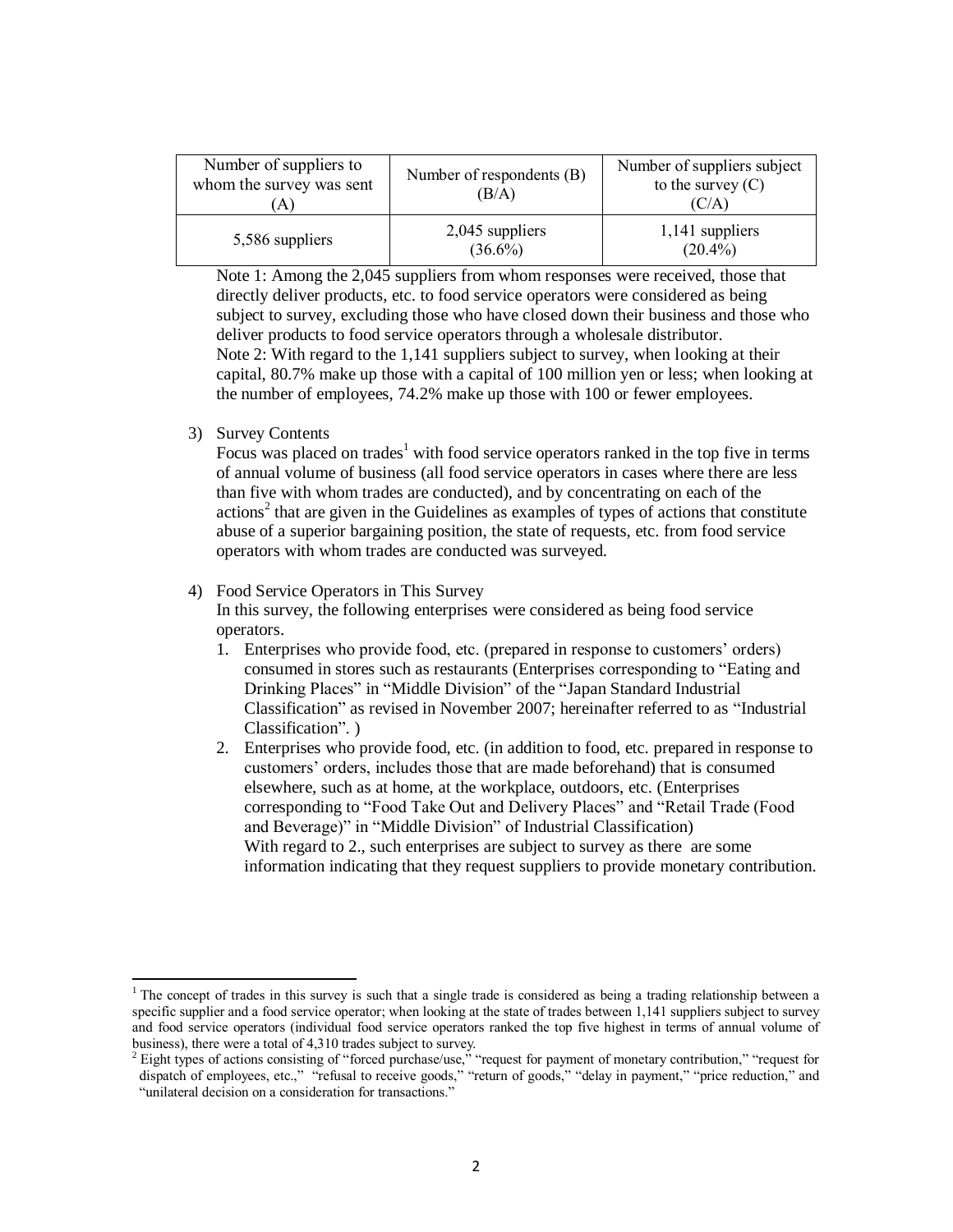## 2 Summary of Survey Results and Assessment

- 1) State of Actions That Can Be Linked to Abuse of Superior Bargaining Position
	- (1) In 10.7% of the trades subject to survey (total of 4,310 trades), there has been some sort of action<sup>3</sup> that can be linked to abuse of a superior bargaining position by a food service operator with whom trades are conducted. The actual state of trades was one where actions corresponding to "forced purchase/use" in particular were carried out more frequently in relation to other types of actions.

Figure 1 Ratio of types of actions among trades in which there were actions that could be linked to abuse of a superior bargaining position (multiple responses possible)

Total number of trades = 4,310 (Of which, 3,746 were "Refusal to receive goods" or "Return of goods") Trades in which there was one of the actions on the right Forced purchase/use Request for payment of monetary contribution Request for dispatch of employees, etc. Refusal to receive goods Return of goods Delay in payment Price reduction Unilateral decision on a consideration for transactions Note: For "Refusal to receive goods" and "Return of goods," since only trades consisting of "delivery of products" is targeted due to the nature of the actions, the total number of trades, upon excluding those related to "provision of services," is 3,746. (The concept regarding the total number of trades pertaining to "Refusal to receive goods" and "Return of goods" is the same as for Figure 2 and Figure 3.)

From among the suppliers subject to survey (1,141 suppliers), 21.4% had experienced some action from food service operators with whom they conducted trades that can be linked to abuse of a superior bargaining position.

(2) When focusing on the "Middle division" of "Industrial Classification" regarding the actual state of trades in (1) above, there were actions that can be linked to abuse of a superior bargaining position of approximately the same extent as "Eating and Drinking Places", not only for "Eating and Drinking Places" but for "ready-made meals" (a format where food, etc. that is consumed elsewhere, such as at home, at the workplace, outdoors, etc. is provided) that correspond to "Food Take Out and Delivery Services" and "Retail Trade (Food and Beverage)" as well.

Figure 2 Ratio of types of actions among trades in which there were actions that could be linked to abuse of a superior bargaining position (Middle division, multiple answers possible)

 $\overline{\phantom{a}}$ 

 $3$  The premise is that food service operators have a superior bargaining position in terms of trades over suppliers. The same applies to the concept of "actions that can be linked to abuse of a superior bargaining position" mentioned afterwards in 2) and 3.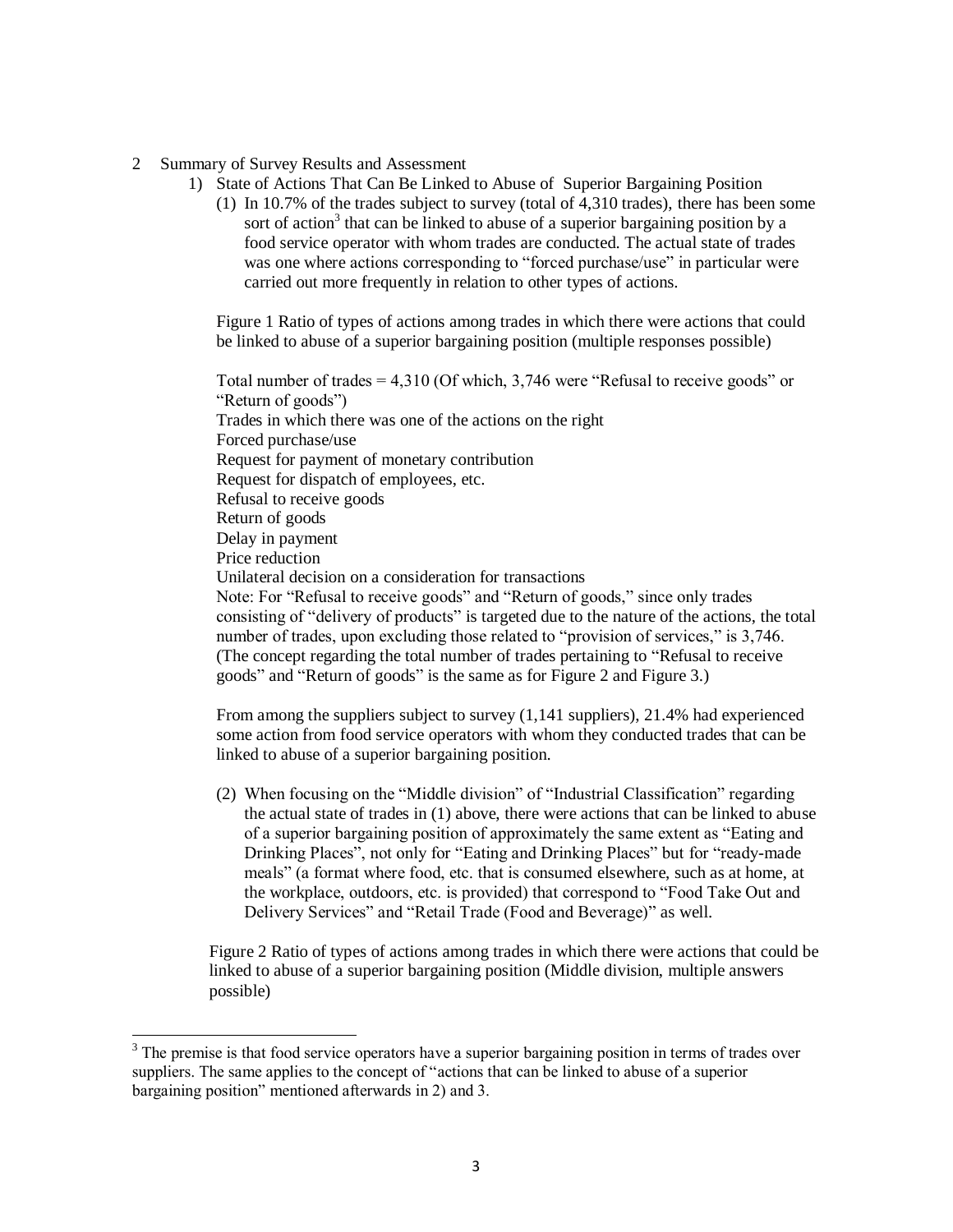Breakdown of total number of trades [4,310] (For "Refusal to receive goods" and "Return of goods", breakdown for [3,746]) Eating and drinking places 3,453 (2,972 for "Refusal to receive goods" and "Return of goods") Food take out and delivery services 635 (572 for "Refusal to receive goods" and "Return of goods") Retail trade (food and beverages) 222 (202 for "Refusal to receive goods" and "Return of goods") Trades in which there was one of the actions on the right Forced purchase/use Request for payment of monetary contribution Request for dispatch of employees, etc. Refusal to receive goods Return of goods Delay in payment Price reduction Unilateral decision on a consideration for transactions

(3) Among the trades subject to survey (total of 4,310 trades), the percentage of trades in which there was some action that can be linked to abuse of a superior bargaining position was highest for "Drinking houses and beer hall," "'Sushi' bars," and "Eating places," by industry sector $4$  of the food service operator with whom trades are conducted (the top three industry sectors with the highest percentages were extracted).

With regard to "Drinking houses and beer hall" in particular, this industry sector falls within the top three highest percentages of seven types of actions, upon excluding "Request for dispatch of employees, etc.," indicating that there were actions that can be linked to abuse of a superior bargaining position through various means.

Figure 3 Percentages by industry sector of food service operators with whom trades were conducted in which there were actions that can be linked to abuse of a superior bargaining position (Multiple responses possible)

Trades in which there was one of the actions on the right Forced purchase/use Request for payment of monetary contribution Request for dispatch of employees, etc. Refusal to receive goods Return of goods Delay in payment Price reduction Unilateral decision on a consideration for transactions

 $\overline{a}$ 

<sup>&</sup>lt;sup>4</sup> In this survey, "Eating places," etc. in the "Small division" on Industrial Classification is considered as being industry sectors, and the state of each industry sector is analyzed.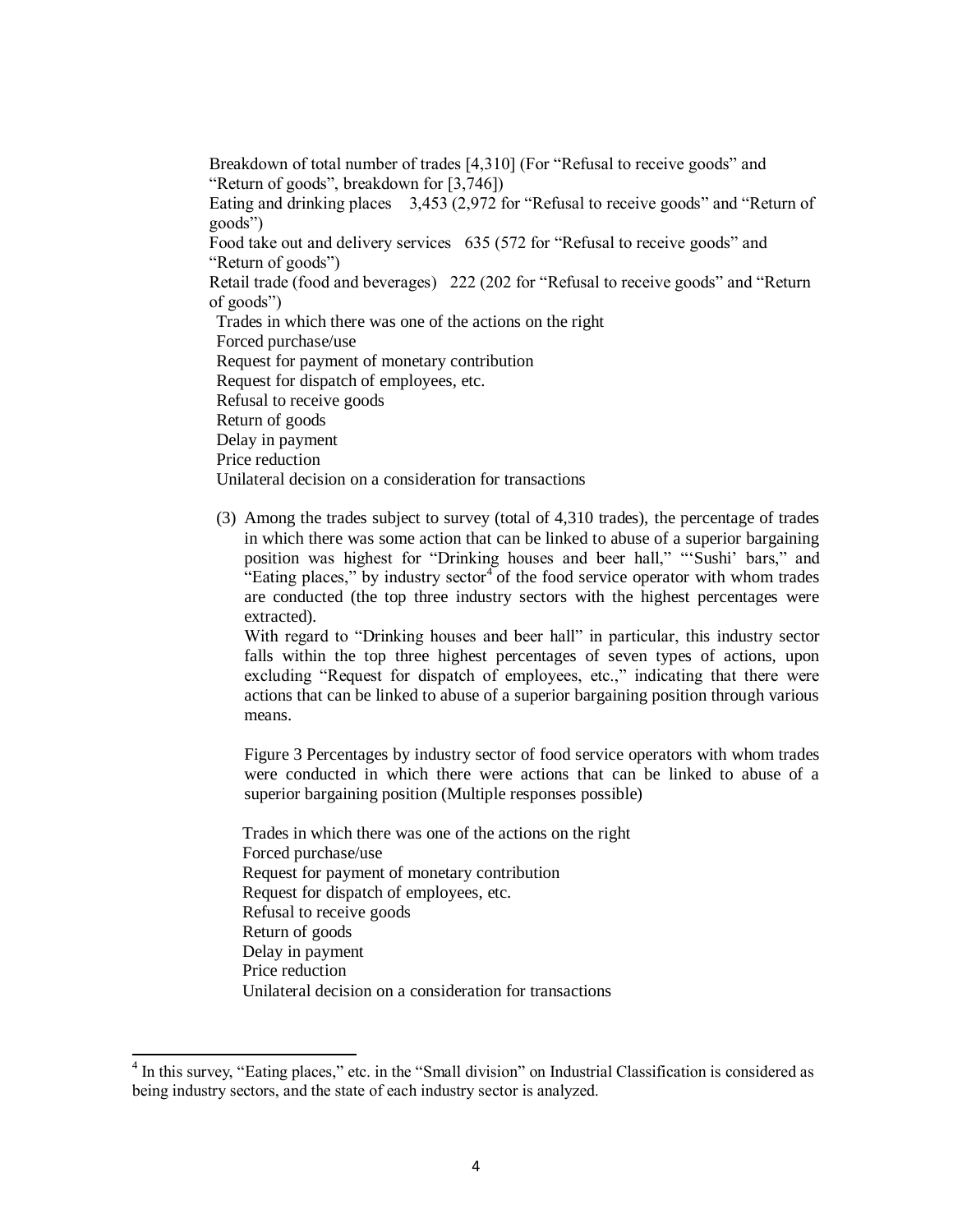Breakdown of total number of trades (For "Refusal to receive goods" and "Return of goods", breakdown for [3,746]) Pubs and beer hall 508 (445) "Sushi" bars 276 (253) Diners and restaurants1,090 (934) Specialty restaurants 1,037 (888) "Soba" and "udon" (Japanese noodles) restaurants 137 (129) Bars, piano bars and night clubs 34 (31) Coffee shops 143 (122) Other eateries228 (170) Food take out services 230 (204) Food delivery services 405 (368) Other food and beverage retailers222 (202) (The numbers within the parentheses indicate values for "Refusal to receive goods" and "Return of goods")

Pubs and beer hall "Sushi" bar Eating places "Sushi" bar Pubs and beer hall Eating places Miscellaneous retail trade (food and beverage) Pubs and beer hall Food take out services Food take out services Eating places Pubs and beer hall Specialty restaurants Food take out services Pubs and beer hall Food take out services "Soba" and "udon" (Japanese noodles) restaurants Coffee shops Pubs and beer hall Miscellaneous retail trade (food and beverage) "Soba" and "udon" (Japanese noodles) restaurants Coffee shops Pubs and beer hall Pubs and beer hall Food delivery services Miscellaneous retail trade (food and beverage)

- 2) State of Each Type of Action
	- (1) Forced Purchase/use
		- a. As products, etc. of which the purchase and use were forced from food service operators, there was a particularly large number of responses indicating that the purchases of seasonal products (New Year's food, Christmas cakes, etc.) was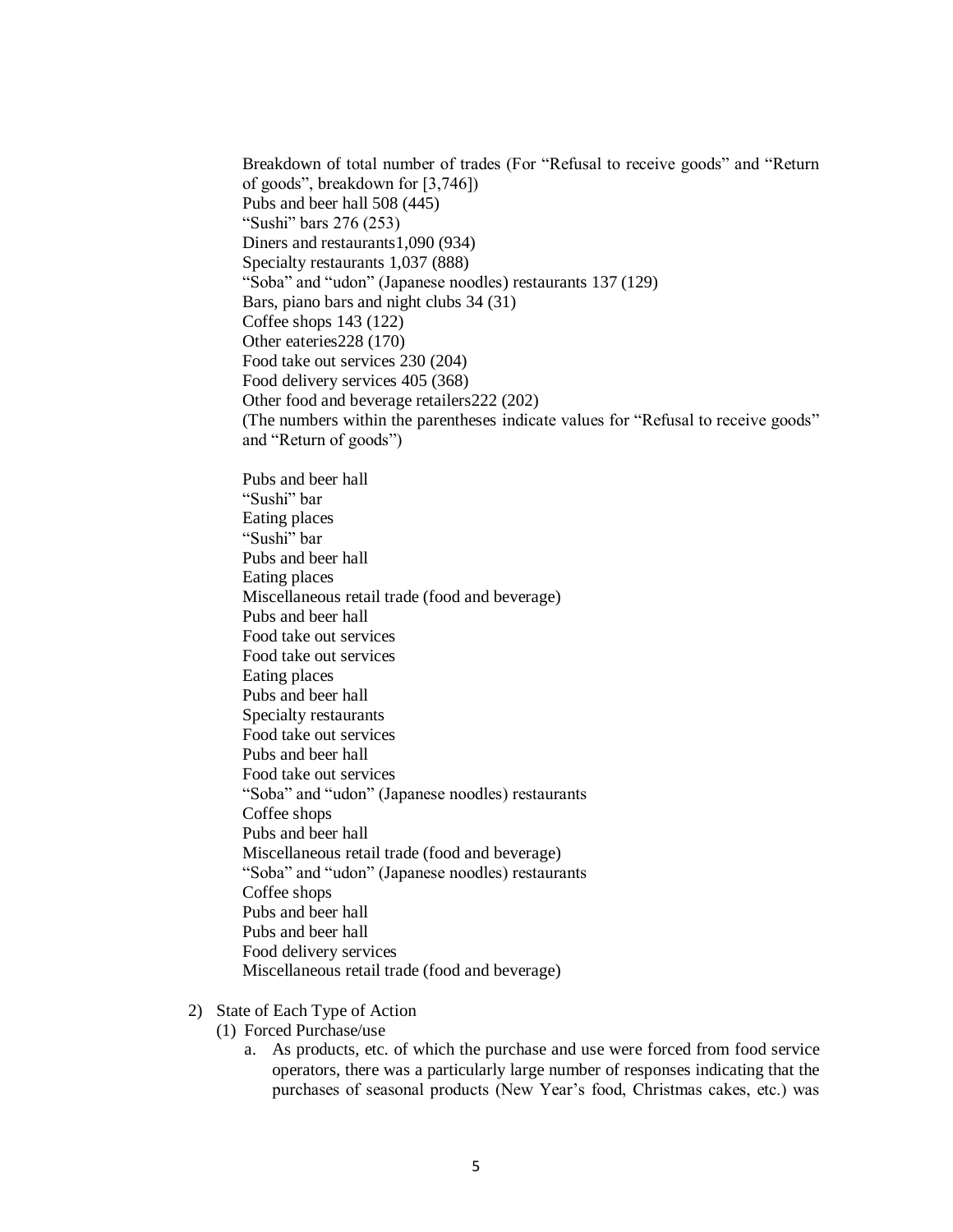requested. In addition, the results of hearings conducted with suppliers were characterized by a large number of responses indicating that they were requested to purchase "New Year's food," as demonstrated in the specific response examples below.

- We were sent a document requesting that we purchase New Year's food at the end of the year from a food service operator<sup>5</sup> who manages a chain of *izakayas*, or Japanese-style pubs, and afterwards we received a phone call from them asking us to "please buy some New Year's food as sales for such food are slow." Since we conduct a great deal of business with this food service operator from among all the food service operators that we deal with, and we consider them as being a partner with whom we want to expand trade in the future, we ended up making purchases per their request.
- We received a request from a food service operator who manages a chain of *kaiten-zushi* restaurants to purchase New Year's food. First, a document about purchasing New Year's food was sent to the person in charge at our company, and afterwards the said food service operator called the person in charge of sales at our company and said, "Please buy our New Year's food." We do not want any New Year's food, but we purchased some using company expenses.
- Every year, from a food service operator who provides food to hospitals and to employee cafeterias at companies, we are asked to purchase New Year's food that they manufacture. When this happens, although they do not tell us directly, "We will no longer do business with you if you do not buy our New Year's food," they use phrases such as, "You've been buying it every year" and "There are other potential competitors to make a deal with" forcing us to purchase the food. Thus, we have been purchasing New Year's food from them every year.

In addition to New Year's food, we are also asked to buy event tickets to parties that are hosted by enterprises who are customers of the food service operator as well as meal tickets that can be used at restaurants, etc. run by the food service operator.

- We are asked to purchase New Year's food every year from a food service operator who manages a chain of take-away sushi stores. Between October and November, we receive a pamphlet on New Year's food, and at the same time, we receive a phone call from the food service operator asking us, "You purchased XX amount last year, how many will you take this year?" Since it appears as though this food service operator records how many New Year's dishes its suppliers purchase, we feel as though we have to buy some when we are asked by them.
- b. As methods for requesting for purchase and use of goods, etc. in all industry sectors with the exception of "soba" and "udon" (Japanese noodle) restaurants, the majority of responses consisted of one where requests for purchase/use were made by a buyer of the food service operator (including superiors, etc.

 $\overline{a}$ 

 $<sup>5</sup>$  In this survey, refers to a food service operator who manages multiple stores in the same industry</sup> sector.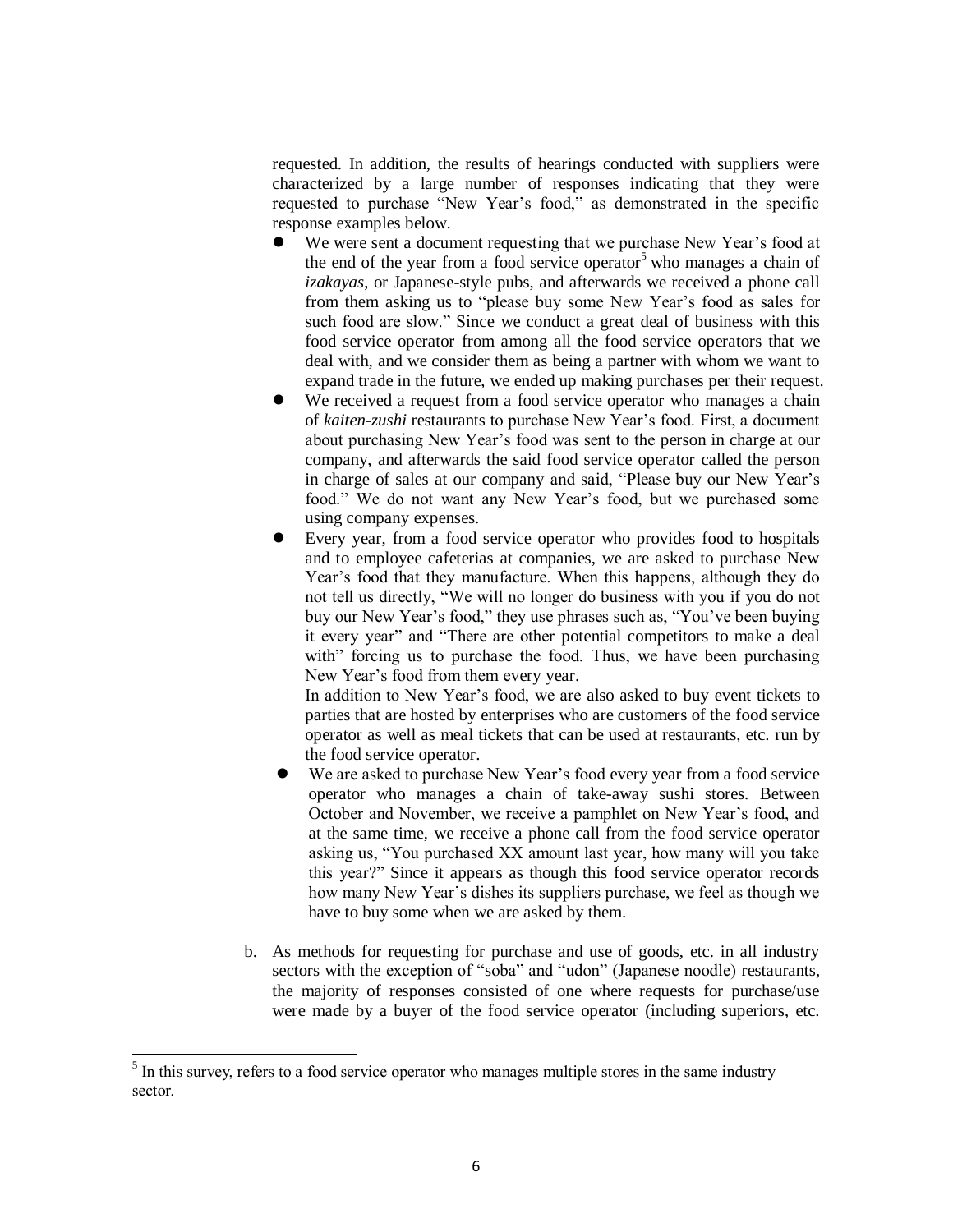who may have an impact on purchase transactions), and the following concrete examples of responses were given.

- We were sent a note asking us to buy New Year's food along with a catalog of the food from the buyer of a food service operator that manages a chain of take-away *bento* stores, in the name of the head of the General Affairs Department of the same company, and an e-mail was sent to the person in charge of sales at our company asking us to purchase New Year's food this year as well. Since the annual amount of trade with this food service operator amounts to several hundreds of millions of yen, and they are an important partner, we end up purchasing some New Year's food.
- We were asked to purchase meal tickets that can be used at stores run by a food service operator who manages a chain of *kaiten-zushi* stores. This was an oral request by the buying representative of the food service operator, and our company buys about 100,000 yen worth of meal tickets that are 1,000 yen each every year.
- Every year, a food service operator who manages a chain of restaurants asks us to buy New Year's food. In the past, this request was made in writing under the name of the company president, but since they probably thought that this kind of action was problematic, the requests now come in an oral form from the person in charge of the purchasing department. These requests are worded in way such as, "We will have to reexamine business with you if you refuse to make a purchase," and thus, our company ends up buying about 10 New Year's food sets (that cost about 25,000 yen each).
- c. Requests for purchase and use made to suppliers that can be linked to abuse of a superior bargaining position were made by food service operators of all industry sectors. It is observed that food service operators who manage a chain of restaurants in particular, whose industry sector is "eating places," "drinking houses and beer hall," or "'sushi' bar" made such requests for purchase and use extensively toward their suppliers. In addition to the concrete examples of responses mentioned in a. and b., the following examples were also demonstrated in these three industry sectors.
	- We were once asked to purchase meal tickets (meal tickets that are sold toward suppliers rather than general consumers) that can be used at the stores of a food service operator who manages a chain of *izakaya*  Japanese-style pubs. This request was made out to "All business partners" and sent from the head of their business division. Our company could not refuse this request upon considering the continuation of our business with this food service operator, and we ended up purchasing the meal tickets.
	- From a food service operator who manages a chain of *izakaya* Japanesestyle pubs, we received information on an opening reception of their stores when their chain stores would open, approximately twice a month (these receptions were of a scale of a few hundred people where suppliers gather to eat and drink). These receptions were on a pay-your-own-way basis, and cost from 10,000 yen to 12,000 yen. Our company pays for the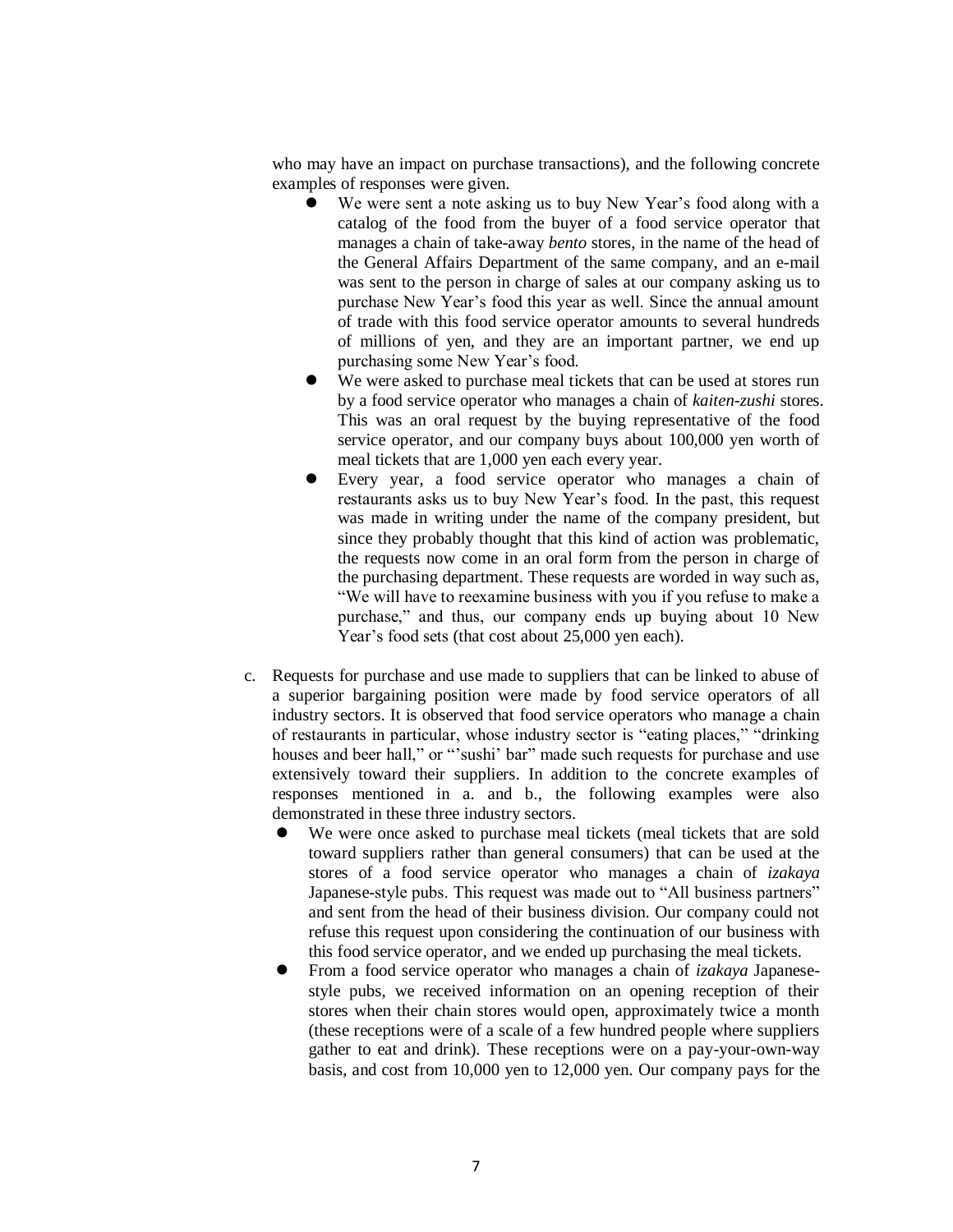expenses and fundamentally, the persons in charge of sales who receive the invites end up going to the receptions.

- (2) Other Types of Actions
	- a. It is observed that the actual state is one where actions that can be linked to abuse of a superior bargaining position are being carried out such as when new stores of a food service operator with whom trade is conducted are opened. With regard to "request for payment of monetary contribution," there is a high percentage of requests where such payment is requested beforehand when the amount, basis of calculations, objectives, etc. are not clear for new openings of stores, openings of remodeled stores, and food fairs, etc. by food service operators. The following concrete responses were also given as examples.
		- There are times when we are requested by a food service operator who manages a chain of family restaurants to provide funds for the opening of a new restaurant, etc. upon being presented with a concrete amount. Our company is aware that this amount exceeds the range acknowledged as being a rational amount, but since we want to continue business with this food service operator, there was an instance where we provided an amount within a range of 100,000 yen.
		- We are asked by a food service operator who manages a chain of specialty food restaurants to deliver products for 0 yen for a given time period after they open a new store. Since we cannot suspend business with this food service operator, we oblige to their request.
		- A food service operator who manages a chain of *kaiten-zushi* restaurants requested us to dispatch employees when they opened a new store, asking us to "please help [them] on opening day since it appears as though [they] may not have enough people to assist with customers." We thought that this was only for the opening day and dispatched some of our employees, but we were asked to do the same thing the following day, and then ended up assisting them for a week after they opened. The food service operator thought that it was only natural that we would dispatch our employees free of charge, and we could not charge them for the costs that were incurred in dispatching our employees.
		- There are times when goods are returned to us whenever a restaurant in a chain of *izakaya* Japanese-style pubs opens and closes. For example, if the shop name changes due to an opening or a closing of a store, their relationship with their partners does not change, but the goods that we deliver change and those that are left over are returned to us without refund.
	- b. It was observed that due to actions that can be linked to abuse of a superior bargaining position, food service operators are shifting the burdens associated with risks in their own business to their suppliers. For example, the biggest factor behind "refusal to receive goods" is the fact that the goods have become unnecessary due to the food service operator halting sales or slack sales of the food that used that product. In addition, a high percentage of the reasons behind "return of goods" and "price reduction" consisted of goods being returned because they became unnecessary after the sales period for a seasonal menu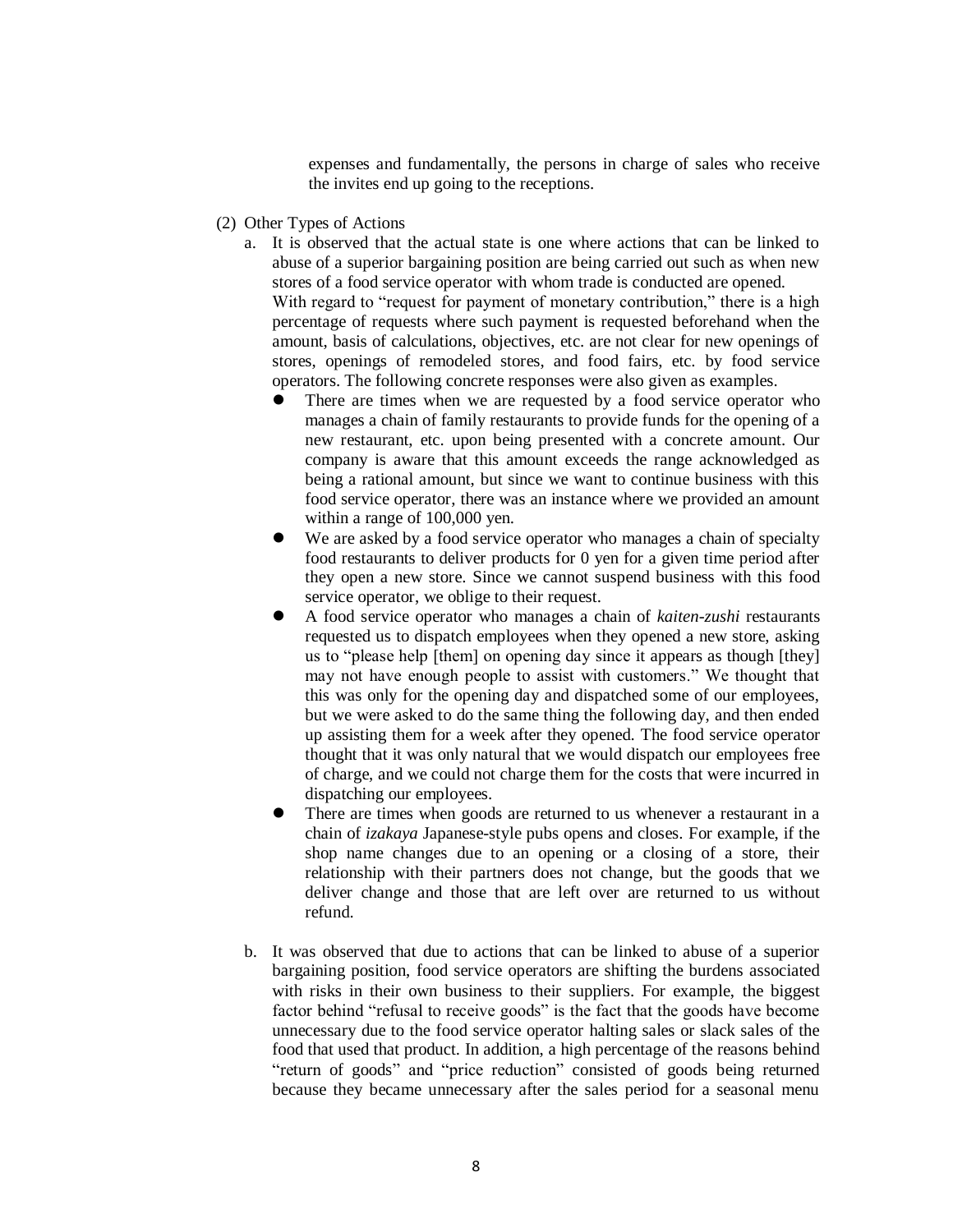had passed, and price reductions resulting from the food service operator's own circumstances such as worsening of performance and insufficient budget, etc. In addition, the following kinds of concrete responses were given.

- We were once asked by a food service operator who manages a chain of *izakaya* Japanese-style pubs that if they had leftover goods from their seasonal menu as sales were not as strong as expected, they would not be able to sell the goods, so would we take the goods back? Our company does not want to accept returns, but as we took future business into consideration, we accepted their returns. Also, since it is often the case that the goods that are used in seasonal menus are PB products that were manufactured and produced based on specifications from our partners, it is not possible to divert them towards other businesses.
- 3) Points to Remember Regarding Compliance

 There were some examples such as one where the master chef for a food service operator utilized the fact that he has purchasing authority in trades with suppliers and requested suppliers to provide monetary payment, as well as one where the president of a food service operator made a personal request to a supplier that had nothing to do with business but rather a private matter at the president's home<sup>6</sup>.

 These are broadly considered as being issues in terms of enterprises' compliance, and also suggest that there is a lack of compliance with regulations regarding abuse of a superior bargaining position by managers.

3 Approaches by the JFTC

 $\overline{\phantom{a}}$ 

1) Based on the results of this survey, it became clear that there are actions that can be linked to abuse of a superior bargaining position in trades between food service operators and suppliers. In particular, it was found that food service operators who manage chains and whose industry sector corresponds to "eating places," "drinking houses and beer hall" and "'sushi' bar" carry out "forced purchase/use" broadly, which can be linked to abuse of a superior bargaining position.

 As a result, the JFTC will encourage food service operators to conduct inspections on the actual state of trades with their own suppliers and carry out the following in relation to relevant trade associations by publishing the results of this survey based on a perspective of preventing violations.

- (1) Workshops aimed at food service operators will be implemented by sector, fairness in trades between food service operators and suppliers will be promoted, and efforts will be made to prevent violations. In particular, for food service operators who are in industry sectors in which actions that can be linked to abuse of a superior bargaining position are observed, active participation in such workshops will be encouraged.
- (2) The results of this survey will be reported to associations of food service operators and the contents of the Guidelines will be explained. In addition, voluntary approaches oriented toward making trades fairer in the industry will be requested, such as by

 $6$  Even for "forced purchase/use," there were case examples where suppliers are requested to purchase or use goods, etc. personally for the executives of a food service operator or of a group company of a food service operator.